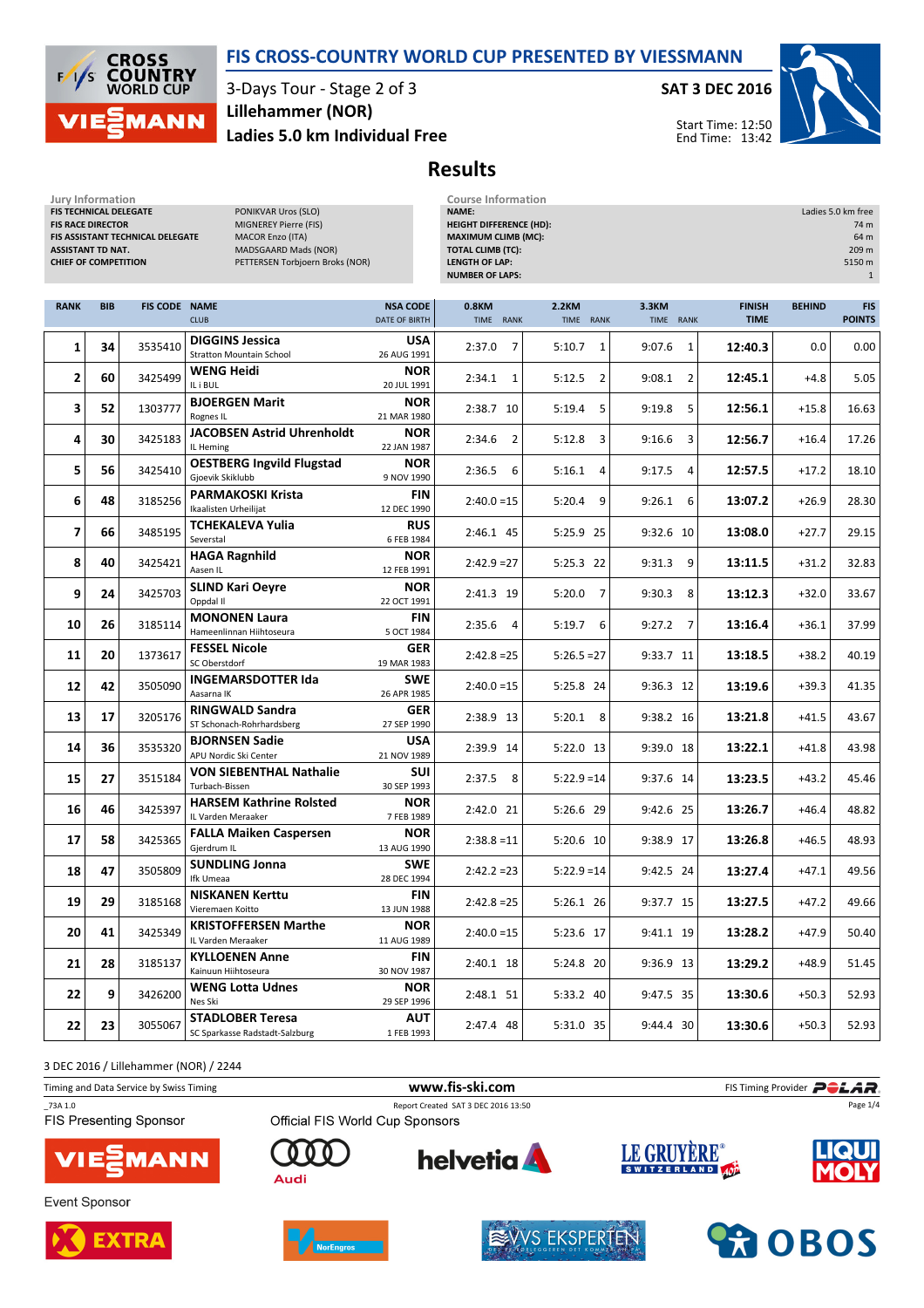#### FIS CROSS-COUNTRY WORLD CUP PRESENTED BY VIESSMANN



3-Days Tour - Stage 2 of 3 Ladies 5.0 km Individual Free Lillehammer (NOR)

SAT 3 DEC 2016



Start Time: 12:50 End Time: 13:42

# Results

| <b>RANK</b> | <b>BIB</b>     | <b>FIS CODE NAME</b> | <b>CLUB</b>                                               | <b>NSA CODE</b><br>DATE OF BIRTH | 0.8KM<br><b>2.2KM</b><br>TIME RANK<br>TIME RANK |               | 3.3KM<br><b>FINISH</b><br>TIME RANK<br><b>TIME</b> |         | <b>BEHIND</b> | <b>FIS</b><br><b>POINTS</b> |
|-------------|----------------|----------------------|-----------------------------------------------------------|----------------------------------|-------------------------------------------------|---------------|----------------------------------------------------|---------|---------------|-----------------------------|
| 24          | 1              | 3505183              | <b>HAAG Anna</b><br>Anna o Emil SK                        | <b>SWE</b><br>1 JUN 1986         | $2:42.9 = 27$                                   | 5:26.9 30     | 9:41.4 22                                          | 13:30.7 | $+50.4$       | 53.03                       |
| 25          | 18             | 3485890              | <b>SEDOVA Anastasia</b>                                   | <b>RUS</b><br>4 FEB 1995         | 2:49.2 54                                       | $5:34.3 = 44$ | $9:44.8=31$                                        | 13:31.1 | $+50.8$       | 53.45                       |
| 26          | 10             | 3535261              | <b>STEPHEN Elizabeth</b><br><b>Burke Mountain Academy</b> | <b>USA</b><br>12 JAN 1987        | 2:44.4 35                                       | $5:32.1 = 36$ | 9:41.3 21                                          | 13:31.5 | $+51.2$       | 53.87                       |
| 27          | 51             | 3565034              | <b>CEBASEK Alenka</b><br><b>TSK Bled</b>                  | <b>SLO</b><br>24 APR 1989        | 2:42.1 22                                       | 5:27.5 31     | 9:41.2 20                                          | 13:32.8 | $+52.5$       | 55.24                       |
| 28          | 33             | 3505445              | <b>OEBERG Jennie</b><br>Piteaa Elit SK                    | <b>SWE</b><br>4 NOV 1989         | $2:45.0=38$                                     | 5:28.7 33     | 9:43.5 26                                          | 13:32.9 | $+52.6$       | 55.35                       |
| 29          | 32             | 3505405              | <b>FALK Hanna</b><br>Ulricehamns IF                       | <b>SWE</b><br>5 JUL 1989         | 2:43.8 33                                       | $5:26.5=27$   | $9:44.8=31$                                        | 13:33.8 | $+53.5$       | 56.29                       |
| 30          | 6              | 3485717              | <b>SOBOLEVA Elena</b>                                     | <b>RUS</b><br>8 JAN 1992         | 2:44.7 37                                       | 5:28.5 32     | 9:41.6 23                                          | 13:34.3 | $+54.0$       | 56.82                       |
| 31          | 22             | 3205403              | <b>CARL Victoria</b><br>SCM Zella-Mehlis                  | <b>GER</b><br>31 JUL 1995        | $2:42.2 = 23$                                   | 5:25.5 23     | 9:44.1 28                                          | 13:34.7 | $+54.4$       | 57.24                       |
| 32          | 53             | 3425404              | <b>EIDE Mari</b><br>Oeystre Slidre il                     | <b>NOR</b><br>18 NOV 1989        | 2:43.6 32                                       | $5:24.7=18$   | 9:48.5 36                                          | 13:35.3 | $+55.0$       | 57.87                       |
| 33          | $\overline{7}$ | 3425355              | <b>SLIND Silje Oevre</b><br>Oppdal IL                     | <b>NOR</b><br>9 FEB 1988         | $2:38.6$ 9                                      | $5:24.7=18$   | 9:48.9 37                                          | 13:37.6 | $+57.3$       | 60.29                       |
| 34          | 43             | 3425669              | <b>KALVAA Anne Kjersti</b><br>Lundamo II                  | <b>NOR</b><br>5 JUN 1992         | 2:35.9<br>5                                     | 5:21.8 12     | 9:43.8 27                                          | 13:37.8 | $+57.5$       | 60.50                       |
| 35          | 54             | 3486239              | <b>BELORUKOVA Yulia</b>                                   | <b>RUS</b><br>21 JAN 1995        | $2:45.0 = 38$                                   | 5:34.1 43     | 9:49.9 38                                          | 13:39.2 | $+58.9$       | 61.98                       |
| 36          | 3              | 3485510              | <b>KALSINA Polina</b>                                     | <b>RUS</b><br>20 MAR 1989        | $2:45.1 = 40$                                   | 5:33.0 39     | 9:53.8 44                                          | 13:41.2 | $+1:00.9$     | 64.08                       |
| 37          | 4              | 3295144              | <b>DEBERTOLIS Ilaria</b><br>G.S. FIAMME ORO MOENA         | <b>ITA</b><br>17 SEP 1989        | 2:41.4 20                                       | 5:25.0 21     | 9:44.3 29                                          | 13:41.3 | $+1:01.0$     | 64.19                       |
| 38          | 14             | 3535385              | <b>PATTERSON Caitlin</b><br>Craftsbury Nordic Ski Club    | USA<br>30 JAN 1990               | 2:46.0 44                                       | 5:32.3 38     | 9:52.0 40                                          | 13:41.6 | $+1:01.3$     | 64.50                       |
| 39          | 38             | 3505754              | <b>NILSSON Stina</b><br>IFK Mora SK                       | <b>SWE</b><br>24 JUN 1993        | $2:38.8 = 11$                                   | 5:21.6 11     | 9:47.1 34                                          | 13:43.1 | $+1:02.8$     | 66.08                       |
| 40          | 44             | 3425177              | <b>GJEITNES Kari Vikhagen</b><br><b>Henning Skilag</b>    | <b>NOR</b><br>13 JAN 1985        | 2:45.5 42                                       | $5:34.3 = 44$ | $9:57.3 = 47$                                      | 13:44.4 | $+1:04.1$     | 67.45                       |
| 41          | 5              | 1274580              | <b>ISHIDA Masako</b><br>JR Hokkaido Ski Team              | <b>JPN</b><br>5 NOV 1980         | 2:49.7 56                                       | 5:42.5 61     | 9:54.5 46                                          | 13:45.3 | $+1:05.0$     | 68.39                       |
| 42          | 16             | 3205460              | <b>HENNIG Katharina</b><br>WSC Ergebirge Oberwiesenthal   | <b>GER</b><br>14 JUN 1996        | 2:43.3 29                                       | 5:30.6 34     | 9:50.8 39                                          | 13:45.4 | $+1:05.1$     | 68.50                       |
| 43          | 15             | 3155249              | <b>NOVAKOVA Petra</b><br>Lk Slovan Karlovy Vary / CS MV   | <b>CZE</b><br>17 AUG 1993        | $2:35.5$ 3                                      | $5:22.9 = 14$ | 9:46.0 33                                          | 13:45.8 | $+1:05.5$     | 68.92                       |
| 44          | 69             | 3675035              | <b>SHEVCHENKO Anna</b>                                    | <b>KAZ</b><br>4 AUG 1993         | 2:50.6 60                                       | $5:38.2=52$   | 9:59.0 49                                          | 13:46.8 | $+1:06.5$     | 69.97                       |
| 45          | 19             | 3205422              | <b>BELGER Julia</b><br>WSC Ergebirge Oberwiesenthal       | <b>GER</b><br>26 FEB 1994        | 2:44.5 36                                       | $5:32.1 = 36$ | 9:53.0 43                                          | 13:48.1 | $+1:07.8$     | 71.34                       |
| 46          | 13             | 3515221              | <b>FAEHNDRICH Nadine</b><br>Horw                          | <b>SUI</b><br>16 OCT 1995        | 2:48.5 52                                       | $5:38.2 = 52$ | 10:01.1 50                                         | 13:50.4 | $+1:10.1$     | 73.76                       |
| 47          | 21             | 1293107              | <b>BOEHLER Stefanie</b><br>SC Ibach                       | GER<br>27 FEB 1981               | 2:46.7 46                                       | $5:35.6 = 46$ | 9:54.1 45                                          | 13:52.1 | $+1:11.8$     | 75.55                       |
| 48          | 49             | 3535316              | <b>BRENNAN Rosie</b><br>APU Nordic Ski Center             | <b>USA</b><br>2 DEC 1988         | 2:43.5 31                                       | $5:35.6 = 46$ | $9:57.3 = 47$                                      | 13:53.1 | $+1:12.8$     | 76.60                       |
| 49          | 55             | 3485490              | <b>TSAREVA Olga</b>                                       | <b>RUS</b><br>25 JAN 1990        | $2:45.1 = 40$                                   | 5:37.9 51     | 9:52.7 42                                          | 13:54.8 | $+1:14.5$     | 78.39                       |

3 DEC 2016 / Lillehammer (NOR) / 2244

Timing and Data Service by Swiss Timing **Filter State of Timing Provider** Policy of the **POLAR** 

\_73A 1.0 Report Created SAT 3 DEC 2016 13:50 FIS Presenting Sponsor



Event Sponsor





ŋ

Audi



**helvetia** 



LE GRUYÈRE®

Page 2/4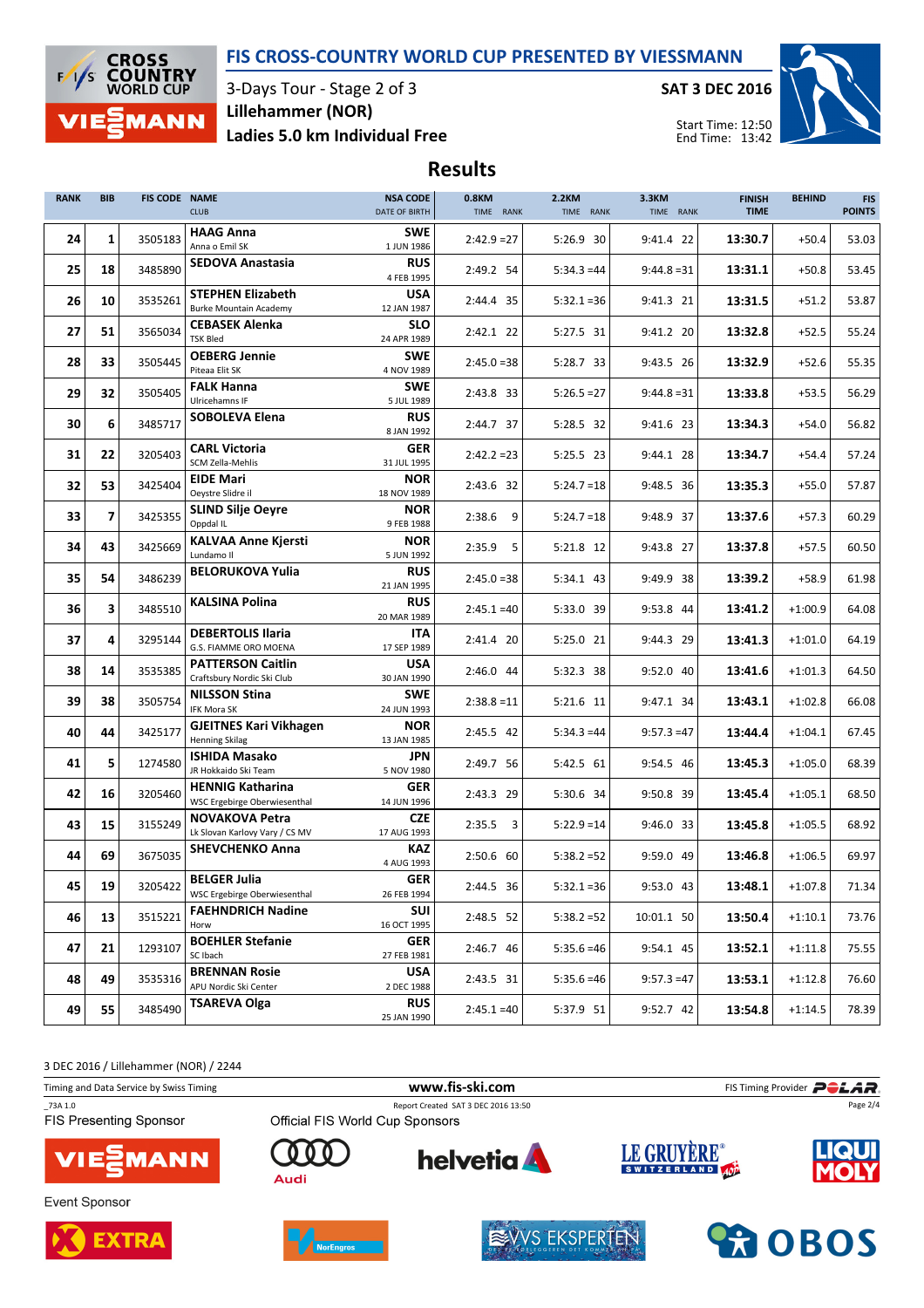#### FIS CROSS-COUNTRY WORLD CUP PRESENTED BY VIESSMANN



3-Days Tour - Stage 2 of 3 Ladies 5.0 km Individual Free Lillehammer (NOR)

SAT 3 DEC 2016



Start Time: 12:50 End Time: 13:42

# Results

| <b>RANK</b> | <b>BIB</b>     | FIS CODE NAME | <b>CLUB</b>                                                   | <b>NSA CODE</b><br>DATE OF BIRTH | 0.8KM<br>TIME RANK | <b>2.2KM</b><br>TIME RANK | <b>3.3KM</b><br>TIME RANK | <b>FINISH</b><br><b>TIME</b> | <b>BEHIND</b> | <b>FIS</b><br><b>POINTS</b> |
|-------------|----------------|---------------|---------------------------------------------------------------|----------------------------------|--------------------|---------------------------|---------------------------|------------------------------|---------------|-----------------------------|
| 50          | 35             | 3105190       | <b>BROWNE Cendrine</b><br>Fondeurs Laurentides                | <b>CAN</b><br>8 SEP 1993         | 2:45.7 43          | 5:36.2 49                 | 10:01.8 51                | 13:58.8                      | $+1:18.5$     | 82.60                       |
| 51          | 77             | 3515087       | <b>VAN DER GRAAFF Laurien</b><br><b>TG Hütten</b>             | <b>SUI</b><br>14 OCT 1987        | 2:43.9 34          | $5:35.6 = 46$             | 10:04.6 53                | 13:59.4                      | $+1:19.1$     | 83.23                       |
| 52          | $\overline{2}$ | 3105095       | <b>NISHIKAWA Emily</b><br>Whitehorse Cross Country Ski Club   | <b>CAN</b><br>26 JUL 1989        | 2:50.0 58          | $5:39.3 = 56$             | 10:04.4 52                | 14:00.2                      | $+1:19.9$     | 84.07                       |
| 53          | 25             | 3435001       | KOWALCZYK Justyna<br>AZS AWF Katowice                         | <b>POL</b><br>23 JAN 1983        | 2:47.8 50          | 5:33.5 41                 | 9:52.2 41                 | 14:00.6                      | $+1:20.3$     | 84.49                       |
| 54          | 59             | 3486010       | <b>NEPRYAEVA Natalia</b>                                      | <b>RUS</b><br>6 SEP 1995         | 2:55.5 67          | $5:39.3 = 56$             | 10:09.3 55                | 14:01.9                      | $+1:21.6$     | 85.86                       |
| 55          | 8              | 3295088       | DE MARTIN TOPRANIN Virginia<br>C.S. FORESTALE DELLO STATO     | <b>ITA</b><br>20 AUG 1987        | 2:53.7 64          | 5:45.7 64                 | 10:18.0 63                | 14:05.2                      | $+1:24.9$     | 89.33                       |
| 56          | 50             | 3425381       | <b>SVENDSEN Anna</b><br>Tromsoe Skiklubb langrenn             | <b>NOR</b><br>25 MAR 1990        | 2:46.9 47          | $5:40.5 = 58$             | $10:12.3 = 57$            | 14:05.3                      | $+1:25.0$     | 89.44                       |
| 57          | 57             | 3305134       | <b>KOBAYASHI Yuki</b><br>Gifu Hino Motors Ski Club            | <b>JPN</b><br>1 NOV 1987         | 3:00.0 73          | 5:51.9 73                 | 10:09.9 56                | 14:06.0                      | $+1:25.7$     | 90.17                       |
| 58          | 62             | 3565062       | <b>LAMPIC Anamarija</b><br><b>TSK Triglav Kranj</b>           | <b>SLO</b><br>17 JUN 1995        | $2:55.8=69$        | 5:48.0 70                 | 10:22.9 70                | 14:09.2                      | $+1:28.9$     | 93.54                       |
| 59          | 63             | 3535304       | <b>CALDWELL Sophie</b><br><b>Stratton Mountain School</b>     | <b>USA</b><br>22 MAR 1990        | 2:53.8 65          | 5:46.4 67                 | 10:14.1 59                | 14:10.7                      | $+1:30.4$     | 95.12                       |
| 60          | 11             | 3565053       | <b>EINFALT Lea</b><br><b>TSK Triglav Kranj</b>                | <b>SLO</b><br>19 MAY 1994        | 2:50.1 59          | 5:42.4 60                 | 10:08.4 54                | 14:10.8                      | $+1:30.5$     | 95.23                       |
| 61          | 73             | 3565002       | <b>FABJAN Vesna</b><br><b>TSK Triglav Kranj</b>               | <b>SLO</b><br>13 MAR 1985        | 2:55.0 66          | 5:45.9 66                 | 10:19.5 66                | 14:13.8                      | $+1:33.5$     | 98.38                       |
| 62          | 45             | 3105146       | <b>BEATTY Dahria</b><br>Whitehorse CC Ski Club                | <b>CAN</b><br>7 MAR 1994         | 2:43.4 30          | 5:33.8 42                 | $10:12.3 = 57$            | 14:14.7                      | $+1:34.4$     | 99.33                       |
| 63          | 31             | 3205224       | <b>KOLB Hanna</b><br><b>TSV Buchenberg</b>                    | <b>GER</b><br>21 AUG 1991        | 2:48.6 53          | 5:37.3 50                 | 10:16.1 61                | 14:15.7                      | $+1:35.4$     | 100.38                      |
| 64          | 64             | 3155111       | <b>GROHOVA Karolina</b><br>SK Nove Mesto na Morave            | <b>CZE</b><br>21 NOV 1990        | 2:51.8 62          | 5:43.0 62                 | 10:16.7 62                | 14:18.4                      | $+1:38.1$     | 103.22                      |
| 65          | 37             | 3155314       | <b>BEROUSKOVA Katerina</b><br>Sport Club plzen                | <b>CZE</b><br>10 SEP 1991        | 2:49.4 55          | 5:38.6 55                 | 10:18.7 65                | 14:18.5                      | $+1:38.2$     | 103.33                      |
| 66          | 68             | 3385016       | <b>MALEC Vedrana</b><br>SK Sljeme                             | <b>CRO</b><br>24 MAR 1990        | 2:56.6 71          | 5:45.8 65                 | 10:21.4 68                | 14:20.3                      | $+1:40.0$     | 105.22                      |
| 67          | 39             | 3535124       | <b>SARGENT Ida</b><br>Craftsbury Nordic Ski Club              | <b>USA</b><br>25 JAN 1988        | $2:55.8=69$        | 5:50.6 71                 | 10:23.4 71                | 14:25.7                      | $+1:45.4$     | 110.90                      |
| 68          | 75             | 3565005       | VISNAR Katja<br><b>TSK Bled</b>                               | <b>SLO</b><br>21 MAR 1984        | 2:55.7 68          | 5:44.8 63                 | 10:21.2 67                | 14:25.8                      | $+1:45.5$     | 111.01                      |
| 69          | 67             | 3675049       | <b>BYKOVA Irina</b>                                           | <b>KAZ</b><br>6 JUL 1993         | 2:59.8 72          | 5:50.9 72                 | 10:25.6 72                | 14:25.9                      | $+1:45.6$     | 111.11                      |
| 70          | 12             | 3295157       | <b>SCARDONI Lucia</b><br><b>GRUPPO SCIATORI FIAMME GIALLE</b> | <b>ITA</b><br>22 MAR 1991        | 2:50.9 61          | $5:38.2=52$               | 10:15.9 60                | 14:26.4                      | $+1:46.1$     | 111.64                      |
| 71          | 61             | 3705003       | <b>PROCHAZKOVA Alena</b><br>LK Slavia UMB Banska Bystrica     | <b>SVK</b><br>9 AUG 1984         | 2:53.1 63          | 5:46.6 68                 | 10:21.6 69                | 14:28.2                      | $+1:47.9$     | 113.53                      |
| 72          | 65             | 3675036       | <b>MANDRIKA Olga</b>                                          | <b>KAZ</b><br>17 JUN 1993        | 2:49.8 57          | 5:47.3 69                 | 10:18.4 64                | 14:30.7                      | $+1:50.4$     | 116.16                      |
| 73          | 74             | 3295193       | <b>LAURENT Greta</b><br><b>GRUPPO SCIATORI FIAMME GIALLE</b>  | <b>ITA</b><br>3 MAY 1992         | 2:47.7 49          | $5:40.5 = 58$             | 10:28.1 73                | 14:38.1                      | $+1:57.8$     | 123.95                      |
| 74          | 70             | 3675029       | <b>STOYAN Anna</b>                                            | KAZ<br>18 FEB 1993               | 3:09.7 76          | 6:06.1 76                 | 10:45.3 75                | 14:42.7                      | $+2:02.4$     | 128.79                      |
| 75          | 71             | 3435040       | <b>GALEWICZ Martyna</b><br>AZS AWF Katowice                   | <b>POL</b><br>29 JAN 1989        | 3:00.2 74          | 5:59.1 74                 | 10:35.1 74                | 14:51.7                      | $+2:11.4$     | 138.26                      |

3 DEC 2016 / Lillehammer (NOR) / 2244

Timing and Data Service by Swiss Timing **Filter State of Timing Provider** Policy of the **POLAR** 

\_73A 1.0 Report Created SAT 3 DEC 2016 13:50 FIS Presenting Sponsor



Event Sponsor





ŋ

Audi



**helvetia** 



LE GRUYÈRE®

Page 3/4